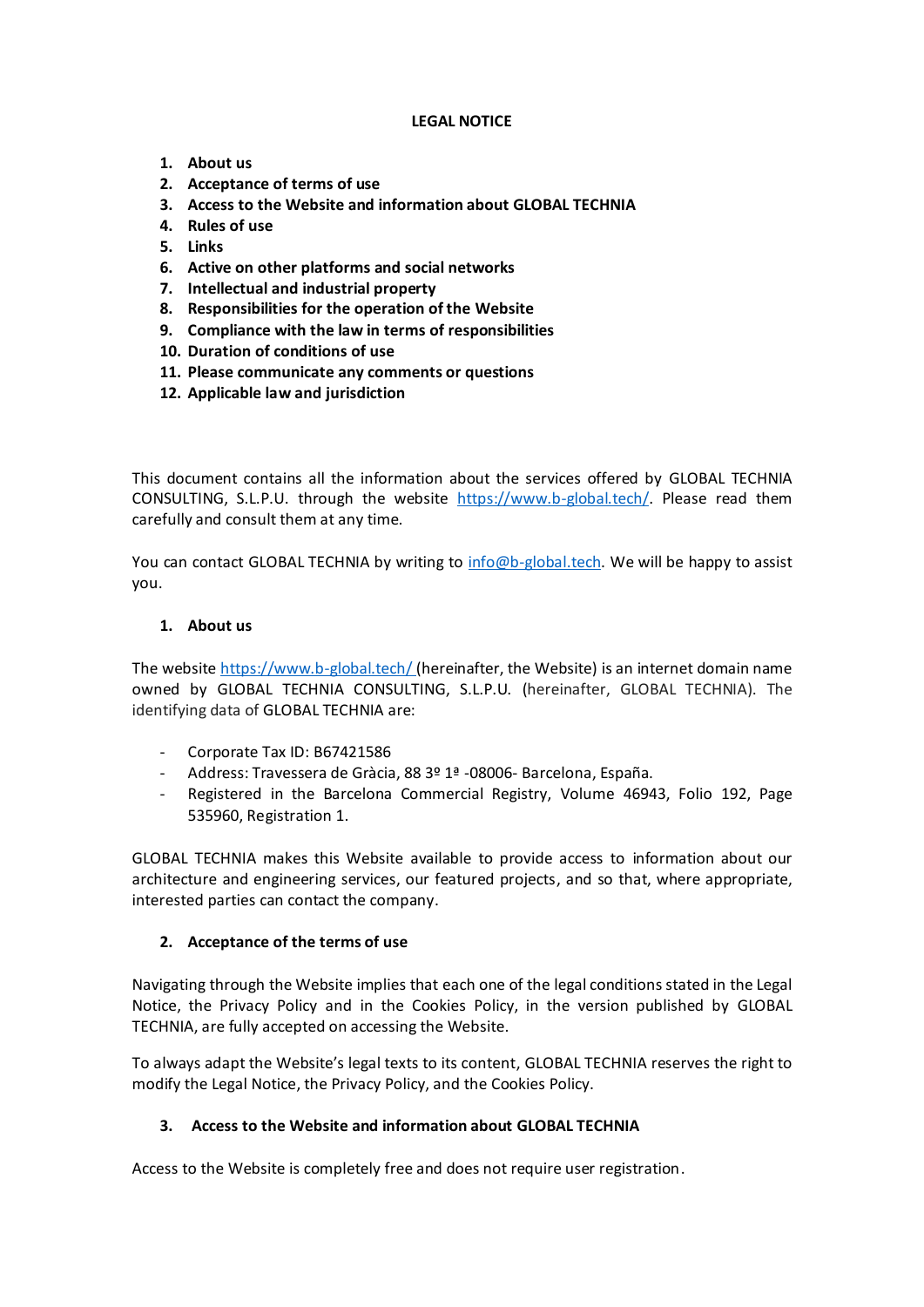The main objective of this Website is to promote GLOBAL TECHNIA products and information about the company itself (contact information, equipment, etc.).

Through the Website, GLOBAL TECHNIA provides a communication channel for users to contact the company to receive information about its services that may be of interest and to answer questions related to GLOBAL TECHNIA, which will ensure that the information that appears on the Website is truthful, accurate and accessible always.

This Website, for security reasons and for the protection of the transmission of confidential content, uses SSL or TLS encryption. You can identify that the connection is encrypted because the browser address bar changes from "http: //" to "https: //" and by the lock symbol in your browser address bar. If SSL or TLS encryption is activated, the data you transmit to us cannot be read by third parties.

GLOBAL TECHNIA cannot guarantee the absence of interruptions or errors in accessing the Website or its content, or that it is permanently updated, without imprecision or inaccuracies. In any case, the company is committed to solving possible errors, interruptions in communication and failure to update such content as soon as possible.

### **4. Rules of Use**

GLOBAL TECHNIA want its Website to be a pleasant site for everyone. Therefore, when navigating through it, you agree to use it in accordance with the law, good customs, and these Conditions. It also guarantees appropriate use of the Website content and not to use it to carry out illicit or criminal activities that infringe the rights of third parties and/or that infringe intellectual and industrial property regulations or any other legally applicable regulations.

The information provided by the Website is used only for the products and services offered by GLOBAL TECHNIA.

Users undertake to use the information contained on this Website for their own needs only and not directly or indirectly commercially exploit of the content and services to which they have access.

As a user of the Website, you acknowledge and accept that you are solely responsible for the use you make of the Website and the services and content accessible through it.

Therefore, among other activities, the user agrees:

a) Not to introduce or disseminate content of a racist, xenophobic, pornographic nature, that advocates terrorism or that infringes human rights.

b) Not to introduce or disseminate data programs (viruses and harmful software) on the network that may cause damage to the computer systems of the access provider, its suppliers, or thirdparty users of the internet.

c) Not to disseminate, transmit or make any type of information, element, or content available to third parties that infringes fundamental rights and public freedoms recognised constitutionally and in international treaties.

d) Not to disseminate, transmit or make any type of information, element, or content available to third parties that constitutes illicit or unfair advertising.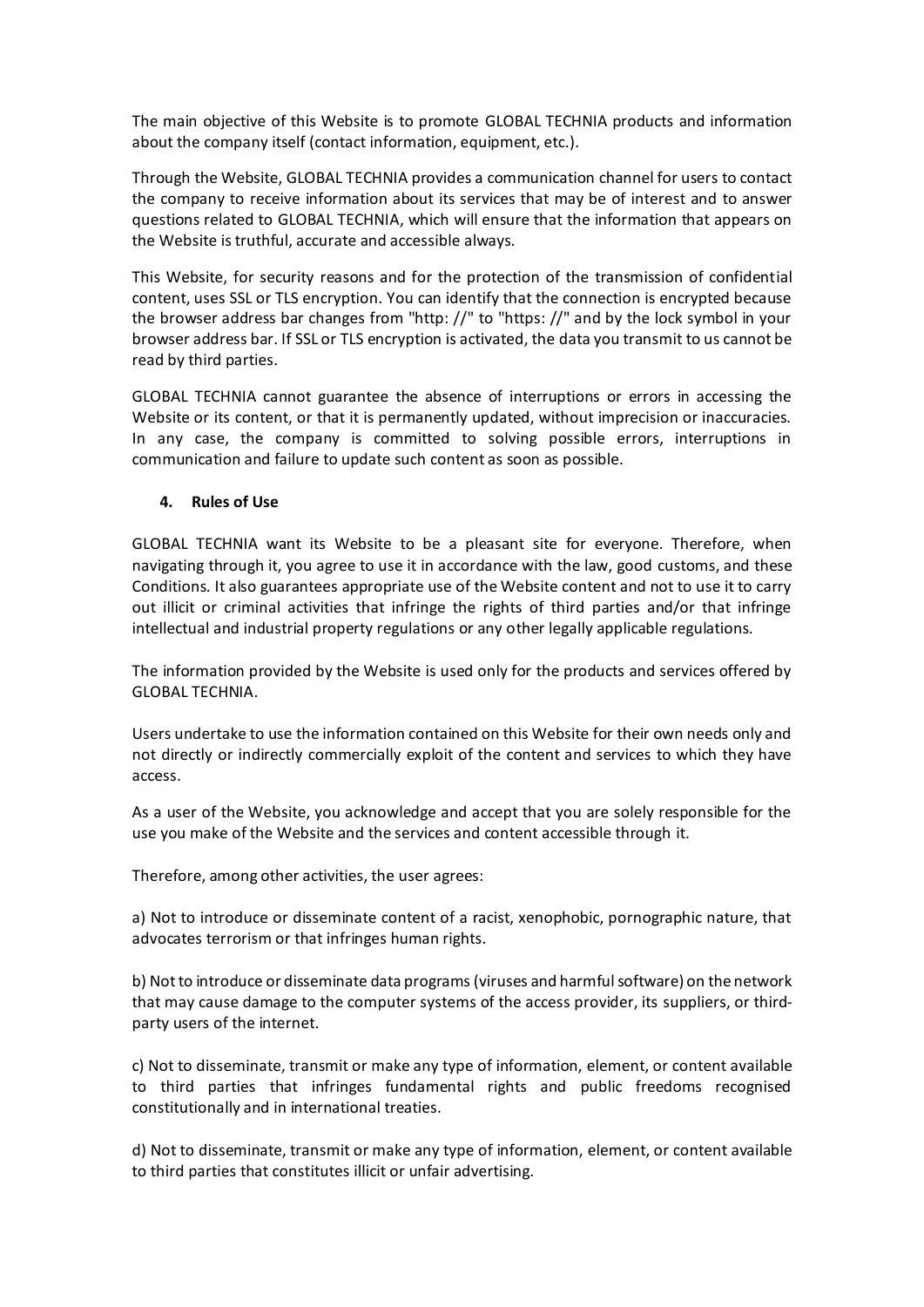e) Not to introduce or disseminate any false, ambiguous, or inaccurate information or content in a way that leads to error.

Users are solely responsible for any damages or losses that occur as a result by them.

### **5. Links**

Users who wish to link to the Website on any website, forum, chat, platform, or social network are obliged to indicate that they do not have GLOBAL TECHNIA's supervision or authorisation. For reasons of protecting GLOBAL TECHNIA content, the use of frames is prohibited. In no case is it permitted to link to the Website from other websites, platforms, forums, chats, blogs, or social networks contrary to the law or good customs, specifically those with pornographic content or that infringe human rights.

It is important to clarify that no link implies a link between GLOBAL TECHNIA and the site that links to the Website. Therefore, GLOBAL TECHNIA is not responsible for the data or content that they provide.

## **6. Active on other platforms and social networks**

As you can see on our Website, GLOBAL TECHNIA uses social networks and platforms (LinkedIn and Twitter). Please keep in mind when accessing any of these networks or platforms that the applicable conditions of use are those that each platform has established, over which we have no control.

### **7. Intellectual and industrial property**

The Website and all its content (which includes but is not limited to trademarks, logos, texts, photographs, icons, images, graphics, technology, links, audio-visual or sound content, etc., as well as the graphic design, source code and other software elements contained in this Website), are the property of GLOBAL TECHNIA, are duly licensed in its favour and are subject to intellectual and industrial property rights protected by Spanish and international law. Therefore, if you wish to exploit the Website or its content (reproduce, transform, communicate, etc., beyond the activities authorised by Intellectual Property Law), you need to obtain prior written consent from GLOBAL TECHNIA (contact information in the header of this Legal Notice), regardless of the purposes for which you do so. It is also prohibited to eliminate the identifying data of GLOBAL TECHNIA as the owner of the Intellectual and Industrial Property rights of the Website or its content.

Finally, you agree to grant a license for free use, without territorial limitation and for the maximum time allowed by law, on the content that you upload to the Website by any means or channel.

The responsibility derived from unauthorised use of materials protected by the intellectual and industrial property rights contained on this Website correspond exclusively to the user.

The fact GLOBAL TECHNIA does not request that you stop using it illegally or contrary to these conditions of the Content cannot be understood in any case as consent or authorisation for such use. Nor does it constitute a waiver of the exercise of legal actions that may correspond to GLOBAL TECHNIA.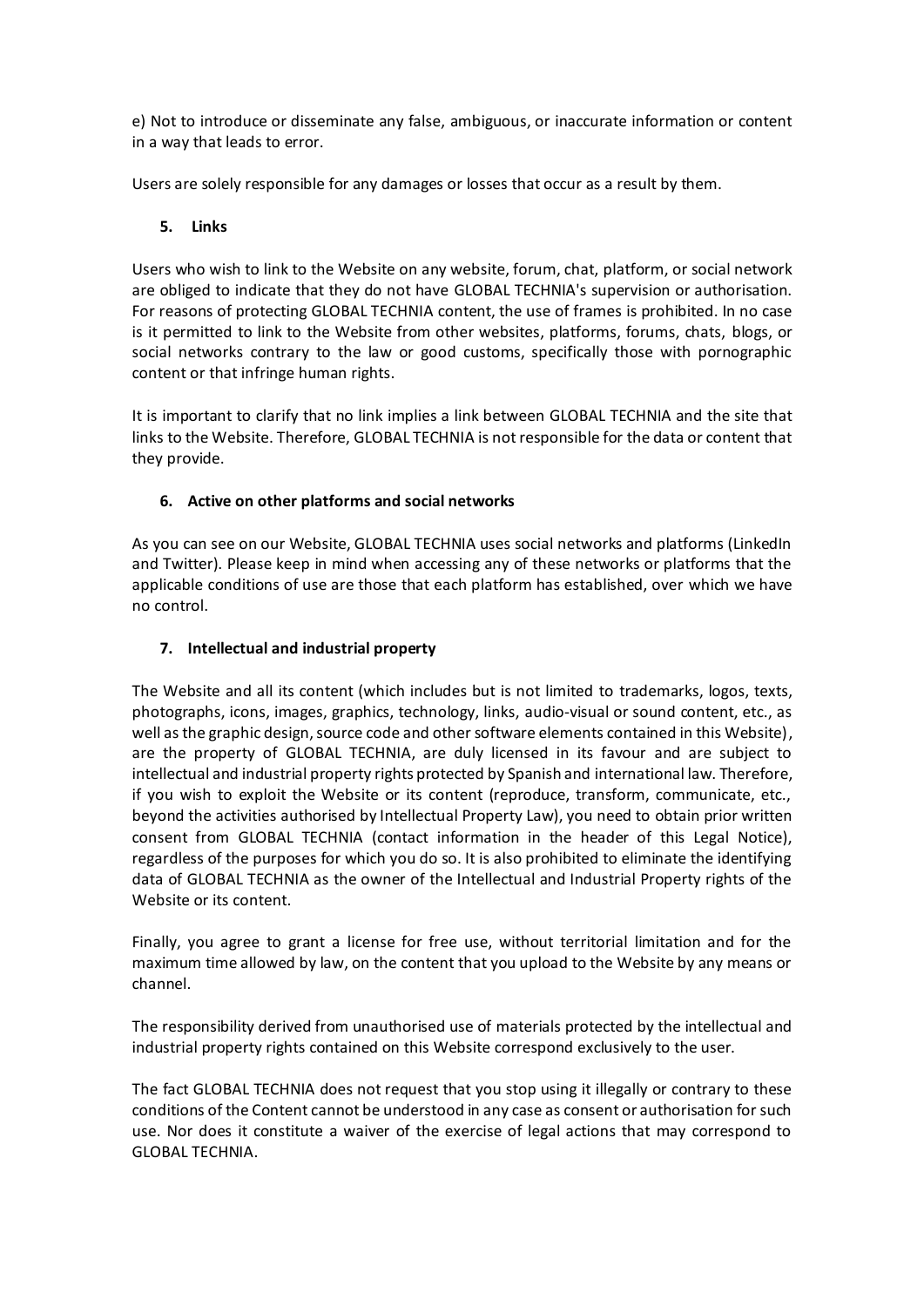## **8. Responsibilities for the operation of the Website**

It is important to remember that it is up to you to have the tools in place for preventing and disinfecting harmful computer programs. Although GLOBAL TECHNIA strives to keep the Website free from viruses, worms, and any other harmful computer element, it cannot guarantee their complete absence.

Nor is GLOBAL TECHNIA responsible for damages caused to users' software and computer equipment during the use of the services offered on the Website, nor for the damages or prejudices of any type that are caused to them that cause failures or disconnections in telecommunications networks that lead to suspension, cancellation, or interruption of the service.

# **9. Compliance with the law in terms of responsibilities**

GLOBAL TECHNIA ensures the accuracy of the data published on its Website. If you detect any error, please contact GLOBAL TECHNIA via [info@b-global.tech.](mailto:info@b-global.tech)

However, despite its efforts, the internet is not an impregnable medium, and so GLOBAL TECHNIA cannot guarantee that the content and information will always be updated in its latest version. Whenever possible, GLOBAL TECHNIA will inform you of any interruption affecting the information displayed on the Website. GLOBAL TECHNIA is also not responsible for any error in accessing different pages of the Website when this is due to reasons beyond its control.

GLOBAL TECHNIA is not responsible for the misuse that users of the Website may make of the Website or its content, or uses that are contrary to good faith, to the law or to this Legal Notice. GLOBAL TECHNIA also declines any liability arising from the infringement of intellectual property rights of any kind by users.

It cannot control or manage the integrity, functioning and accuracy of the links that may appear on the Website to websites that are not owned by it. Therefore, GLOBAL TECHNIA declines any responsibility over them.

## **10. Duration of conditions of use**

To adapt the legal texts to the reality of the Website, GLOBAL TECHNIA reserves the right to modify or update them at any time, so it recommends that users consult them frequently.

If any Condition included in this Legal Notice is declared totally or partially null or ineffective, such nullity or ineffectiveness will only affect said Condition or the part of it that is null or ineffective, this Legal Notice subsisting in everything else.

## **11. Please communicate any comments or questions**

Please email [info@b-global.tech](mailto:info@b-global.tech) at any time if you have any questions, queries, or comments regarding the content of the Website or its legal terms.

Likewise, if you detect any error in the information offered or in the configuration, updating and content of the Website, please inform GLOBAL TECHNIA at the above-mentioned address.

## **12. Applicable law and jurisdiction**